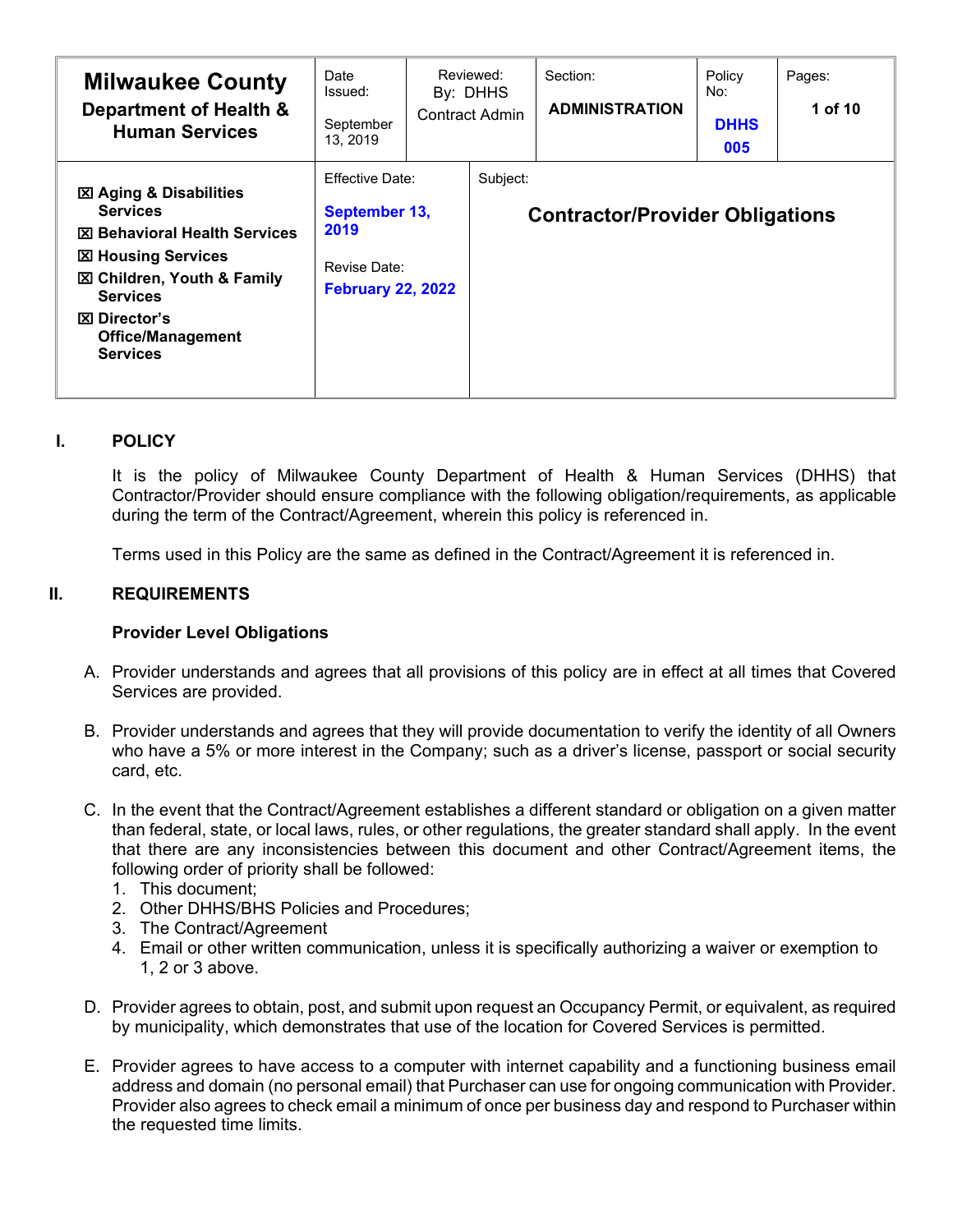#### **DHHS Contractor/Provider Obligations Page 2 of 10**

- F. Provider agrees to provide notification prior to making changes in ownership structure or location of any site where Covered Services are provided, to ensure that proposed organizational changes are consistent with Agreement. Changes in location and/or ownership structure may result in a site review and/or termination of the Contract/Agreement.
- G. Provider agrees that its own policies and procedures are enforceable under the Contract/Agreement, and that those policies and procedures shall be submitted upon request of Purchaser.
- H. Provider shall fully cooperate with any and all program or service evaluation efforts as may be required by Purchaser during the term of the Contract/Agreement.
- I. Provider is required to submit the required documentation, reports, invoices, billings, evaluation reports, BHS Add-Drop or DHHS Add- Delete Forms, and other supportive documentation within the stipulated time as required by Purchaser.
- J. Provider agrees to provide a response to requests from Purchaser or submit required data and/or information and/or required notification(s) per Agreement to Purchaser or the Purchaser's authorized agents, by the timeline specified, or in the format specified by the Purchaser or its agents. If the Provider fails to submit required response, data and/or information to the Purchaser, or the Purchaser's authorized agents, or fails to submit such data or information in the required form or format, by the deadline specified by the Purchaser or its authorized agents, the Purchaser may immediately impose liquidated damages in the amount of \$75 per day for each day beyond the deadline that the Provider fails to submit the response or data or fails to submit the response/data in the required form or format, such liquidated damages to be deducted from the Provider's payments, unless a prior extension (before deadline) has been determined eligible by Purchaser or Purchaser's agents.
- K. Provider agrees to comply with Purchaser required outcomes and measures, or if Provider adopts Provider developed outcomes, Provider must submit for Purchaser approval.
- L. Provider agrees to recognize Milwaukee County DHHS as a funding source in all print materials that reference the contracted program.

#### **Provider Obligations for DSPs and Indirect Staff**

Provider understands and agrees that the employment status of individual DSPs or Indirect Staff with Provider is not dependent on approval, denial, or any other administrative action by Purchaser and is solely a matter of Provider discretion. Any administrative decision by Purchaser only affects eligibility of DSP and/or Indirect Staff to provide Covered Services to DHHS clients; and does not affect employment eligibility of individual with Provider.

- M. Provider agrees to abide by the terms of **chapters 48 and 50** Wisconsin statutes requiring Background Checks on all caregivers as set forth in Section Twenty-three (Compliance with Caregiver Background Checks) of the Contract/Agreement, and the terms of the **DHHS Caregiver Background Check Policy and Procedure, No. 001** (policy can be found at[: https://county.milwaukee.gov/EN/DHHS/Provider-Portal\)](https://county.milwaukee.gov/EN/DHHS/Provider-Portal).
- N. In addition to compliance with Caregiver Background Checks regarding barred convictions, Provider will also consider conviction history of any candidate before requesting to add as a DSP and/or Indirect Staff to determine suitability based on a **substantially related test** as described in DHS 12.06 and the terms of the **DHHS Caregiver Background Check Policy and Procedure, No. 001, per section IV. Requirements, H.**

Purchaser will also consider status of probation/parole, extended supervision, deferred prosecution agreement, or participation in a Driver Safety Plan in evaluating eligibility to enter network.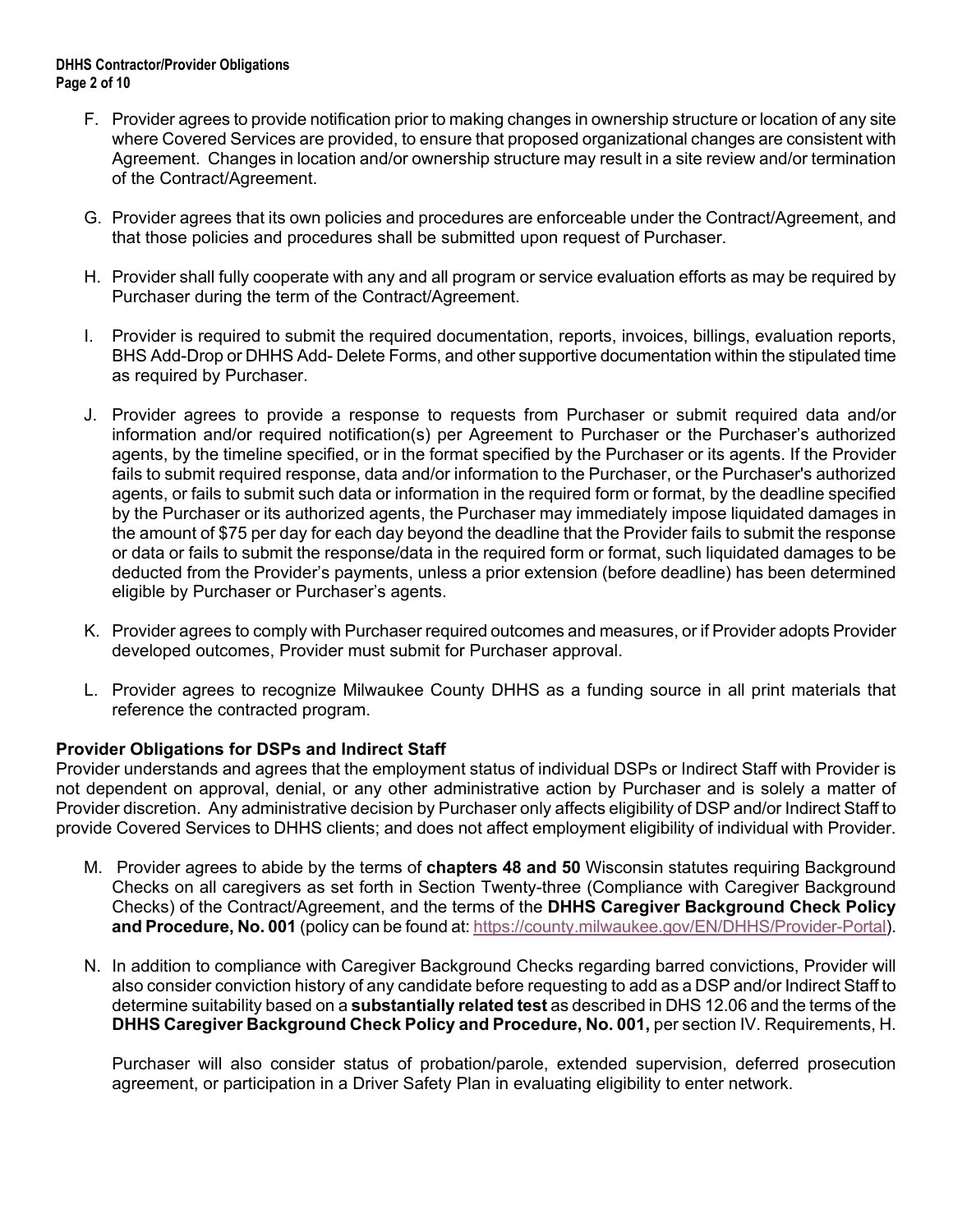Provider shall conduct subsequent background checks at intervals no greater than those prescribed by the Wisconsin statutes and/or the terms of the **DHHS Caregiver Background Check Policy and Procedure, No. 001**, or as often as is necessary to ensure that Individual DSPs and/or Indirect Staff have suitable backgrounds and are free of any barred convictions at all times that services are delivered.

- O. Provider shall have a written policy which is communicated to all DSP, ISP and Indirect Staff upon hire and no greater than 12 months thereafter requiring immediate (within 24 hours of the event) notification to Provider of any new arrests, charges or convictions. Communication of this policy shall be documented with the employee's signature, dated, and kept in the employee file.
- P. Provider shall obtain a minimum of two favorable work-related references, which must include the phone number and address, to be documented in writing, for any candidate requested to be added as a DSP or Indirect Staff. This documentation shall be retained in the personnel file and submitted to Purchaser upon request. Purchaser reserves the right to consider education in lieu of work experience.
- Q. Provider agrees to notify Purchaser if individual DSP or Indirect Staff are employed by any other Provider in addition to the one with whom the Contract/Agreement is executed.
- R. Where education or degree requirements exist for DSP or Indirect Staff positions, Provider shall obtain and retain a copy of either a diploma or transcript demonstrating that staff meets requirements. Further, Provider agrees that only coursework and degrees from accredited schools shall be recognized by Purchaser, as they may appear on either the United States Department of Education, Office of Postsecondary Education(http://www2.ed.gov/admins/finaid/accred/index.html) or the Council of Higher Education Accreditation [\(http://www.chea.org/search/\)](http://www.chea.org/search/) databases.
- S. Provider is responsible for the supervision of DSPs and Indirect Staff and accountable for the accuracy and completeness of all required Service Documentation.

Unless waived in writing by the Purchaser each DSP shall meet all required qualification (educational/ academic and experience) as described in CMS requirements, state statutes, administrative code or Purchaser's Policy, Procedure and/or Program/Service Description as applicable, before seeking approval to provide services to Purchaser's clients.

Provider is responsible for preparing and maintaining written documentation that identifies the hierarchy for oversight of all DSPs and Indirect Staff, and Provider plan related to supervision of all DSP's and Indirect Staff, including the process for review and approval for Service Documentation. Provider is responsible for being the point of contact to mediate any and all matters between Purchaser and DSPs and/or Indirect Staff.

- T. Providers responsible for conducting and documenting written annual performance evaluation for each DSP and indirect staff such documentation to be made available upon request.
- U. Provider shall provide all personnel required to perform the Covered Services. Replacement personnel shall be by persons of like qualification. Written notification of eligibility of new or replacement DSPs and Indirect Staff shall be made per Purchaser Policies and Procedures prior to the provision of Covered Services or having any other contact with Service Recipients or access to Service Recipients personal property or information. Written notification to include notice and eligibility of the Purchaser if Provider personnel are employees of or have any other contractual relationship with County. It is understood that final authority for determining eligibility to be a DSP or Indirect Staff rests with the Purchaser. If an individual employee (DSP or Indirect Staff) is removed or otherwise not eligible, s/he cannot fill a different position connected with Covered Services (for example, a suspended or otherwise removed DSP may not become an Indirect Staff and vice versa).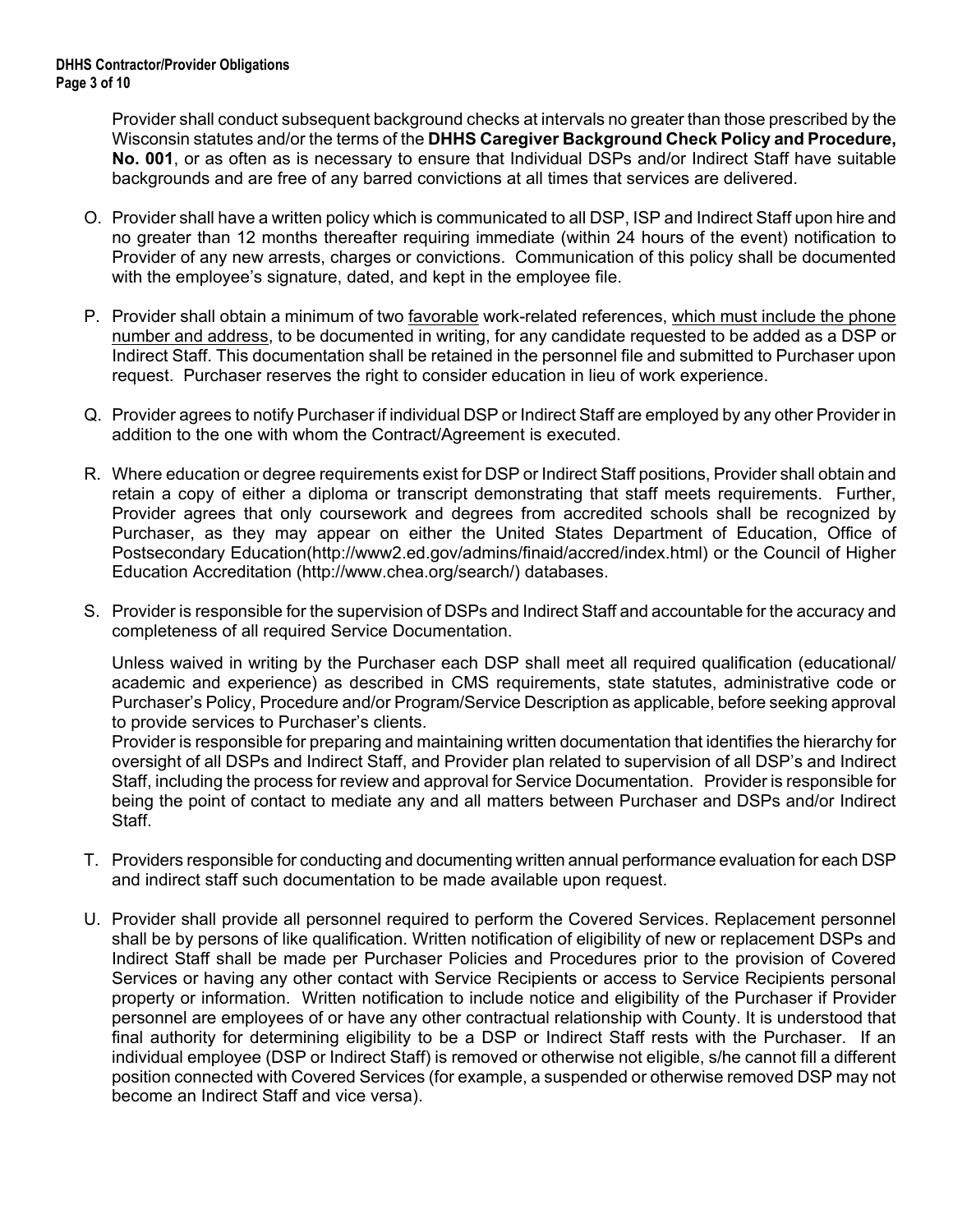- V. Provider agrees to maintain a current roster of eligible DSPs and Indirect staff and to notify Purchaser within 5 business days after a DSP is no longer providing covered services. Provider agrees to provide the roster when requested by the Purchaser.
- W. Provider shall determine the methods, procedures, and personnel policies to be used in initiating and furnishing Covered Services to the Service Recipient, except as provided herein, or as identified in Purchaser Policies and Procedures.
- X. A valid driver's license is required to be held by any DSP and/or Indirect Staff who uses a vehicle for any purpose related to the provision of Covered Services. Provider must obtain an initial driver's license abstract prior to requesting staff be added. A new driver's license abstract must be completed at intervals no greater than 12 months thereafter, or as often as is necessary to ensure that license remains valid at all times that services are delivered.

For any DSP and/or Indirect Staff who uses a vehicle for any purpose related to the provision of Covered Services, Provider shall have a written policy which is communicated to all DSPs upon hire and no greater than every 12 months thereafter requiring immediate (within 24 hours of the event) notification to Provider of any change in validity (suspended, revoked, expired, surrendered, etc.) of driver's license. Communication of this policy shall be documented with the DSP's signature, dated, and kept in the employee file. Upon notification from DSP to Provider as described above, Provider shall immediately suspend the DSP from driving for any purpose related to Covered Services and shall notify Purchaser within two (2) business days. If a DSP and/or Indirect Staff fails to report the suspension, revocation, or expiration of his/her license and services are billed during the non-valid period, that DSP and/or Indirect Staff will be subject to termination from providing Covered Services, and all services paid during the nonvalid period will be subject to recovery.

- Y. Provider agrees to notify Purchaser within twenty-four (24) hours if Provider is under investigation by CMS, OIG, or any other government entity.
- Z. Purchaser reserves the right to remove a DSP or Indirect Staff from the Provider Network at any time for just cause. If Provider is unable to provide authorized Covered Services, this must be reported to Purchaser. If DSP or Indirect Staff is terminated from Provider for any reason connected to Covered Services, Purchaser must be notified in writing within two (2) business days.
- AA If DSP or Indirect Staff leaves or is let go from their position serving Milwaukee County clients for any reason connected to services covered in the Contract/Agreement, Purchaser must be notified in writing within two (2) business days if the staff member has access to the Electronic Health Record (EHR) and/or Protected Health Information (PHI) as specified under HIPAA, and Five (5) business days for all other staff. If a Direct or Indirect Service Provider is terminated due to a credible allegation or determination of caregiver misconduct or fraud, the Provider agrees to notify the Purchaser on the BHS Provider Staff Add/Drop or DHHS Add-Delete Form as applicable. Provider agrees not to use DSP in the provision of Covered Services or Indirect Staff who are suspended, debarred, or under investigation by Purchaser or other Federal, State, or Local entities, without prior notification to and approval from Purchaser.
- BB. Where a State of Wisconsin program, agency or DSP license (including a driver's license) or certification is required to provide services under this Agreement, Provider agrees to notify Purchaser within two (2) business days if there is a complaint made to a licensing board or other governing body that the Provider is made aware of, an occurrence of negative findings such as license surrender, suspension, revocation, expiration, or request of forfeiture, fines, plan(s) of correction due to licensing violations that occur.
- CC. Provider shall have more than one employee or Independent Service Provider at their agency, and at least two DSPs for each Covered Service unless prior written approval is obtained, or unless otherwise allowed per Purchaser Policy and Procedure. A request must include a plan which demonstrates formal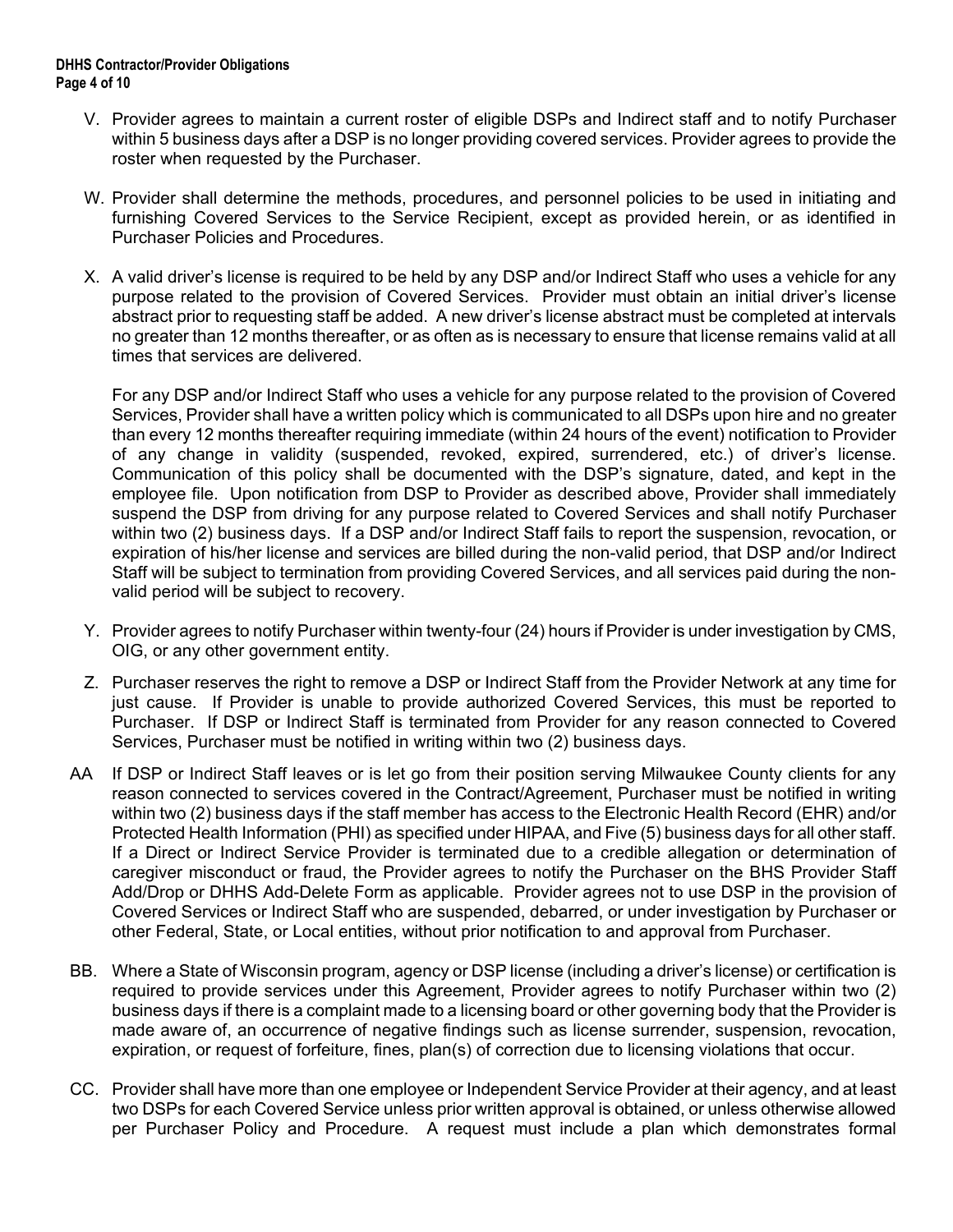arrangements for coverage arising from absences, illness, vacation, etc., and/or variations in program volume.

- DD. Provider shall comply with all applicable wage and payment laws dealing with compensation of DSPs and Indirect Staff, particularly as they relate to withholding pay, wage deductions, and/or making payment of wages contingent upon payment for outcome-based services. Payment of wages cannot be made contingent on payment from Purchaser or outcome of fiscal audit or administration review unless such arrangement conforms to the parameters of Chapter 109 of Wisconsin Statutes.
- EE. In accordance with Wisconsin Fair Employment Law and Department of Workforce Development/Equal Rights Division, an anti-harassment policy must be implemented and adhered to by Providers. A strong and effective policy is required prohibiting workplace harassment, and procedures for addressing such matters when they arise. The policy must be communicated to DSP and Indirect Staff during orientation of new staff (no later than 30 days of hire). DSP's must receive a copy of the agency policies regarding harassment and the procedures for reporting it. Agency must provide and document training sessions related to harassment and retain documentation that all DSP's have received a copy of the agency harassment policies and procedures.

Guidance for creating an anti-harassment policy can be found at following link: **<https://dwd.wisconsin.gov/er/>**

#### **Provider Obligations for Service Recipients**

- FF. Provider agrees to provide Covered Services for Participants/Service Recipients in accordance with Purchaser's Policies and Procedures, referral form and Service Plan. Any deviations, exceptions, waivers, etc., must be in writing from Purchaser. No Purchaser approved clients will be barred or denied services unless a written approval is received from Purchaser.
- GG. Unless otherwise indicated by the Contract/Agreement, SOW, service/program description and/or Purchaser Policy or Procedure, the following are not billable activities:
	- 1. Travel time to and from Covered Services
	- 2. Non face-to-face activity, including collateral contacts and phone calls to or regarding client<br>3. No Shows
	-
	- 4. Service Documentation time
- HH. Refer to DHHS Critical Incident Policy 010 for Critical Incident Reporting and Procedural requirements.

#### **Provider Obligations for Service Documentation**

- II. In the case of a minor, Service Documentation shall be retained until the Participant becomes 19 years of age or until seven (7) years after Covered Services have been completed, whichever is longer. In the case of an adult, records shall be retained for a minimum of seven (7) years after Covered Services have completed. *This requirement does not apply to providers with contracts with BHS (for BHS requirements refer Additional requirements for BHS Wraparound and Community Access to Recovery Services (CARS) Providers only).*
- JJ. Provider agrees to maintain Service Documentation as required by the Contract/Agreement and Policies and Procedures including a service specific consent for services signed and dated by the Service Recipient (if age 14 or older) and/or parent/guardian prior to the provision of Covered Services.
- KK. If the Service Recipient is under the age of 18 and is to be transported by a DSP or any other individual under direction of the agency, a transportation consent form must be signed and dated by the child's parent/legal guardian or by the adult Service Recipient prior to the first transport (unless otherwise indicated by policy and procedure). This documentation shall be retained in the case/client file and submitted to Purchaser upon request.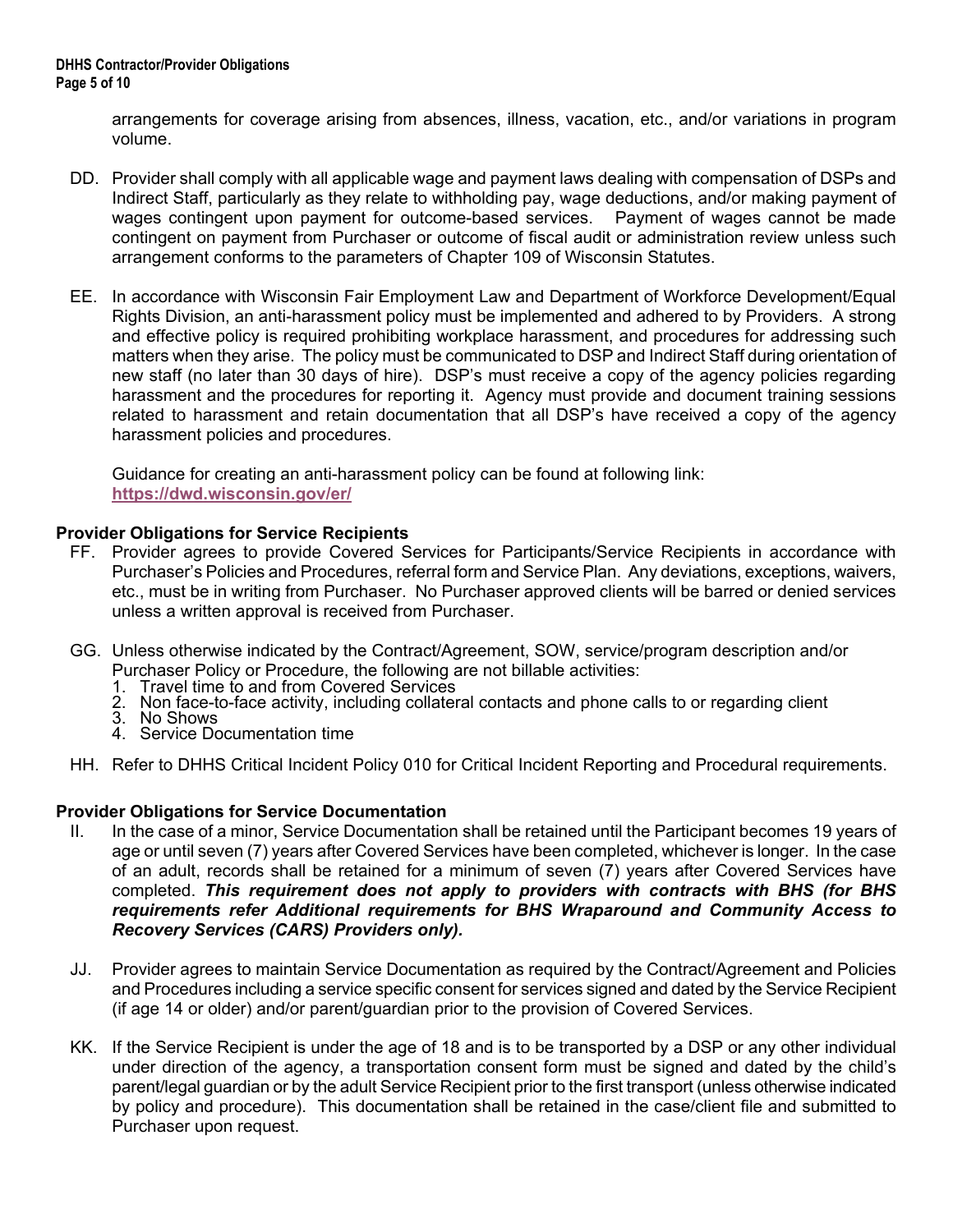#### **DHHS Contractor/Provider Obligations Page 6 of 10**

LL. Provider agrees to maintain and retain Service Documentation as required by all applicable Policies and Procedures. Provider agrees to ensure all DSP's service documentation is legible. The signature of the DSP on service documentation (progress notes, treatment plans, etc.) must contain at a minimum the first and last name, and not contain all capital letters or initials only. Electronic signatures are acceptable per required guidelines mentioned elsewhere in the Agreement.

See Definitions in Contract Attachments for definition of Case Notes. Purchaser reserves the right not to pay for units of Covered Services reported by Provider that are not supported by Service Documentation required under the Contract/Agreement.

Any correction, creation of, or addition to Service Documentation after billing must receive prior approval. Service Documentation otherwise created or obtained subsequent to billing or in response to site review findings will not be accepted as support for payment (including affidavits).

Where Purchaser policy designates, all services covered under the Contract/Agreement requires a Participant or Service Recipient signature verification indicating the services were received documented.

- MM. Provider agrees to ensure that DSPs complete and retain Case Notes prior to billing for Covered Services. In no case shall Case Notes be completed more than 10 days after the provision of Covered Service unless otherwise specified in Scope of Work or Purchaser Policies and Procedures.
- NN. Provider utilizing any Electronic Health Record (EHR) systems for Case Notes or other Service Documentation agrees to abide by Purchaser's Electronic Record Keeping Systems requirements as follows:

Provider may maintain case notes electronically if Provider has a written policy describing the record and the authentication and security policy, in accordance with state and federal standards and laws related to electronic medical records/electronic health records or electronic case notes. This policy shall be submitted to Purchaser upon request.

Electronic Software Systems (ESS) must conform to HIPAA security rules requiring appropriate administrative physical and technical safeguards to ensure the confidentiality, integrity and security of electronic protected health information. ESS must include at a minimum; data integrity, password protection, a back-up system, client confidentiality, as well as safeguards to protect against modification of the record, or unauthorized access.

DSP's electronic signatures may only be used by the person who makes the entry. Provider must possess a statement signed and dated by the DSP, which certifies that only the DSP shall use the electronic representation via use of personal credentials such as login and/or password and do not share personal credentials with any individuals including owners, executives, and officers of Provider. This statement shall be kept in the DSP's personnel file and shall be submitted to Purchaser upon request.

All electronic correspondence, such as emails, instant messaging, text messages, etc. must conform with HIPAA security rules. Any electronic correspondence that includes electronic Protected Health Information (ePHI), or Personally Identifiable Information (PII) that may associate service recipients/clients with PHI must be safeguarded by the sender. HIPAA-covered entities must apply reasonable safeguards when transmitting ePHI to ensure the confidentiality and integrity of data. Safeguards may include, but are not limited to, password protection or encryption of electronic correspondence, or secure data servers and transmission of links to users. Recipient/client names and other PHI should not be included in message headers including the subject lines, or the to and from lines of emails even when messages are protected with encryption in transit. Recipient/client names and other PHI should only be sent to individuals authorized to receive that information.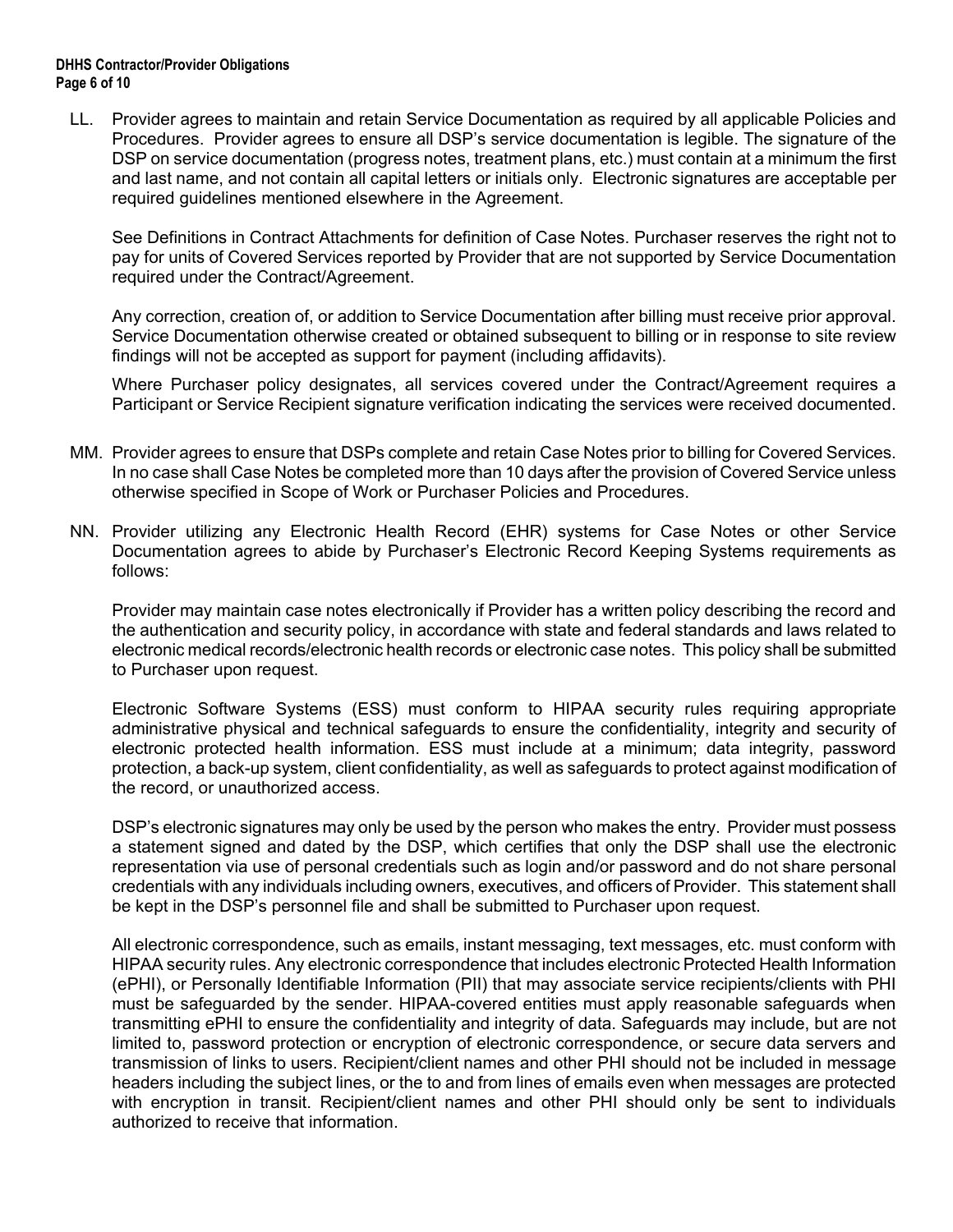**Contractor/Provider represents and warrants that it will apply reasonable safeguards to ensure that email communications containing Protected Health Information only go to intended parties to whom such disclosure has been authorized or permitted under HIPAA.** Sending emails containing PHI to an incorrect recipient is an unauthorized disclosure and a violation of HIPAA. Unprotected electronic communication of recipient/client PHI is high risk, and an unauthorized disclosure of PHI may result in imposition of penalties, fiscal forfeitures and/or other sanctions up to and including immediate termination of contract. Transmission of ePHI must conform to DHHS divisions' respective HIPAA and PHI Policies and Procedures' security rules. Without limiting any other indemnification obligations contained herein, Contractor/Provider will indemnify, defend and hold [County] harmless from and against any and all penalties, fees, costs, losses, damages, claims, forfeitures, and/or other sanctions arising from or related to Contractor's/Provider's violation of HIPAA and/or unauthorized disclosure of PHI, PII, or ePHI to any party.

OO. Service Documentation will be on such forms and in such detail as may be required by Purchaser and will be made available to Purchaser and/or Purchaser's agents upon request.

#### **Other Provider Obligations**

- PP. Except where noted in Policy and Procedure, all billable and non-clinical services performed under the Scope of Work (where DSP is not licensed) are expected to utilize service methodologies that have evidence of efficacy for the target condition. For services where Evidence-Based Practices are not used or not available, the Purchaser reserves the right to request the following from the Provider:
	- 1. A summary description of the purpose of the service, a description of the general activities engaged in, and any evidence based support for the service model.
	- 2. A description of activities by session, stage, or other interval.
	- 3. The specific learning objectives or intended benefit of the service, as well as the intervals and methods for measuring benefit/objectives, and the intervals and methods used to determine whether continuation of services is warranted.
	- 4. Any other protocols.

Provider shall ensure that DSPs are oriented/trained to the curriculum for all Covered Services they are authorized to provide initially within 30 days of hire. Documentation of orientation/training shall be retained by Provider.

For all clinical Covered Services (AODA and mental health services, where DSP is licensed), provider shall develop and maintain a written description of the therapeutic approach, service model, and/or evidencebased support for the service model, as well as a description of the intervals and methods used to determine whether continuation of services is warranted.

QQ. Provider is responsible for providing initial training to all DSP's within 90 days from the date of hire unless otherwise indicated per Purchaser Policy and Procedure. For ongoing DSP's, Provider is responsible for providing updated training on an annual basis.

Per Purchaser Policy and Procedure, Initial and Updated Training must be fully documented (and retained in agency or personnel record) to include the following information: subject(s) of training, trainer(s) name, date(s) of training and duration of training(s). Provider training must cover but not be limited to the following subjects: Cultural Intelligence, trauma informed care, client rights, and ethical aspects of care and services, service description(s), as defined by Purchaser and/or State Statute, Provider curriculum, documentation and billing requirements, agency and program applicable policies and procedures, as well as all other applicable county, state, federal rules and regulations.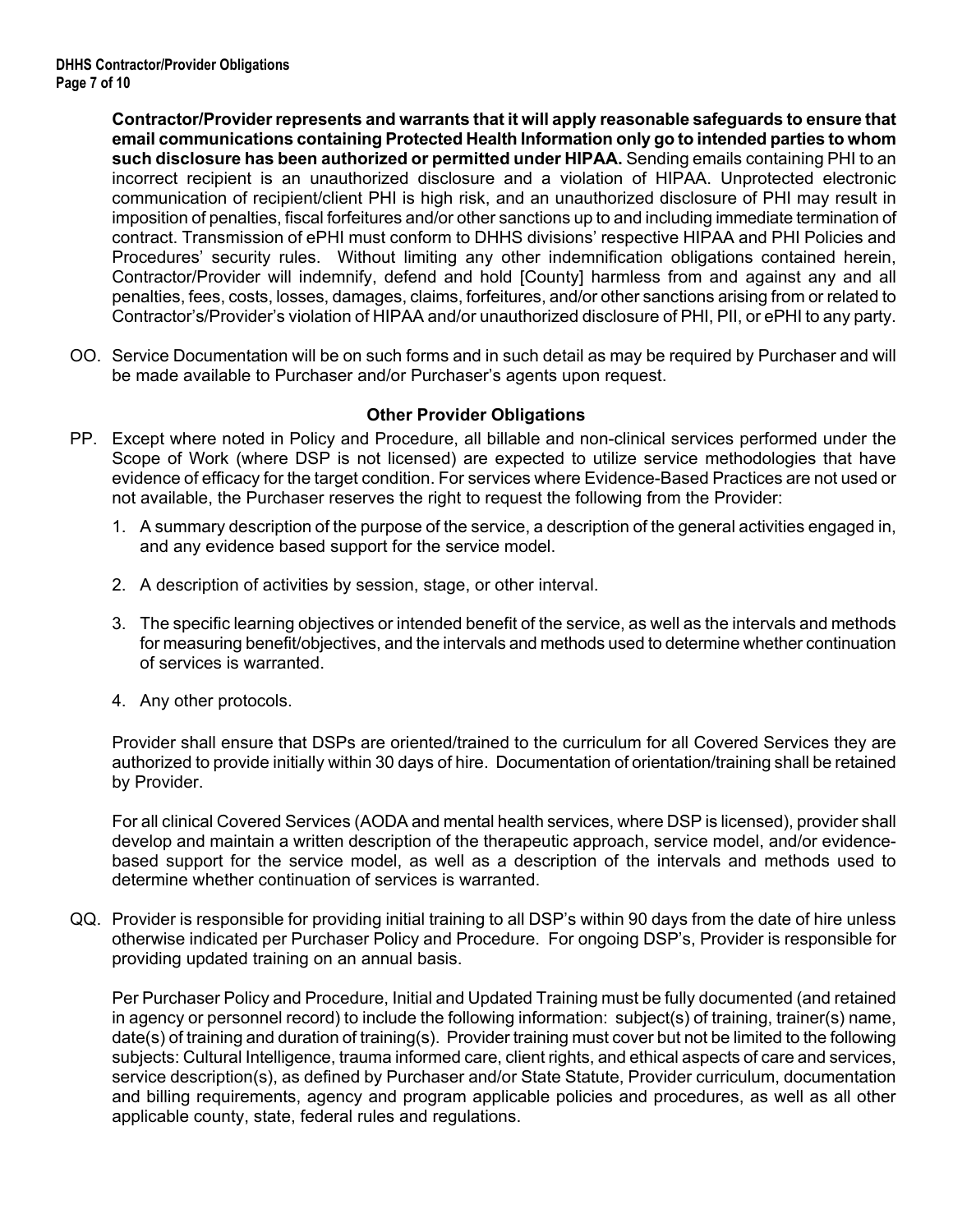- RR. Purchaser has the right to survey and test Direct Service Providers related to contract and other policy requirements. Provider shall not utilize a home-based business/site for any office based Covered Services without prior written approval.
- SS. Provider agrees to obtain, retain, and monitor current credentials and licenses for Provider and all DSPs and Indirect Staff, including subcontractors, as required by federal, state, and county regulations and/or Purchaser Policies and Procedures throughout the term of the Contract/Agreement. Provider agrees to cooperate with any impaneling/credentialing procedures, which Purchaser may elect to establish. All licensing and/or impaneling/credentialing requirements are understood to be in effect at all times that Covered Services are provided.
- TT. Provider understands and agrees that the Contract/Agreement may create obligations that exceed those required under licensure and/or other Federal, State, or Local laws and regulation, and that maintaining a license in good standing does not discharge or waive any obligations under the Contract/Agreement. Where the Contract/Agreement creates obligations in addition to, or which exceed, those required under licensing, Provider shall meet the obligations of the Agreement in addition to those required by licensure.
- UU. Where a State of Wisconsin program, agency or DSP license (including a driver's license) or certification is required to provide a Covered Service, Provider agrees to notify Purchaser within 2 business days if there is an occurrence of negative findings such as license surrender, suspension, revocation, expiration, or request of forfeiture, fines, plan(s) of correction due to licensing violations that occur.
- VV. Provider acknowledges and agrees that it will perform its obligations hereunder in compliance with all applicable state, local or federal law, rules, regulations and orders. The Contract/Agreement shall be interpreted and enforced under the laws and jurisdiction of the State of Wisconsin.
- WW. Provider agrees to work collaboratively with Purchaser and its agents, and other Providers in the provision of Covered Services to Participants/Service Recipients.
- XX. Provider agrees that in cases of a physical illness or injury of a Participant or Service Recipient, Provider shall notify the emergency contact as identified in the Referral Form. (Note: Purchaser is not responsible to pay for services related to a physical illness or injury of a Participant or Service Recipient.) In cases of a Participant/Service Recipient psychiatric emergency (situation involving significant risk and/or verbal threats to harm oneself or others), the Provider shall contact: the Mobile Urgent Treatment Team for Wraparound Milwaukee and Children's Court Services Network, the Behavioral Health Division Mobile Crisis Team for CARS Participants/Service Recipients, unless otherwise specified in the Participant's Service Plan.
- YY. Provider assures that adequate steps have been taken to safeguard sensitive client and administrative information contained in Purchaser's automated systems. Provider also assures that only authorized personnel, employees, ISP or subcontractors are accessing the Purchasers automated systems for purposes required under the Contract/Agreement and not for any other purpose. Further, Provider also assure that the providers and User of the Purchaser's automated systems are aware of Milwaukee County Administrative Directive on Acceptable Use for Vendors and Administrative Directive on Remote Network Access for Vendors Policies and have adequate network security while accessing the Purchaser's automated systems.
- ZZ. In order for Provider and Participant/Service Recipients that Provider serves to be prepared for a natural or man-made disaster, or any other internal or external hazard that threatens Participant/Service Recipients, staff, and/or visitor life and safety, and in order to comply with federal and state requirements, Provider shall have a written Emergency Preparedness and Response Plan (EMP), to be retained by the Provider and made available to Purchaser upon request. All employees shall be oriented to the proposed plan and trained to perform assigned tasks. Said EMP must identify the steps Provider has taken or will be taking to prepare for an emergency and address, at a minimum, all the items per DHHS Emergency Preparedness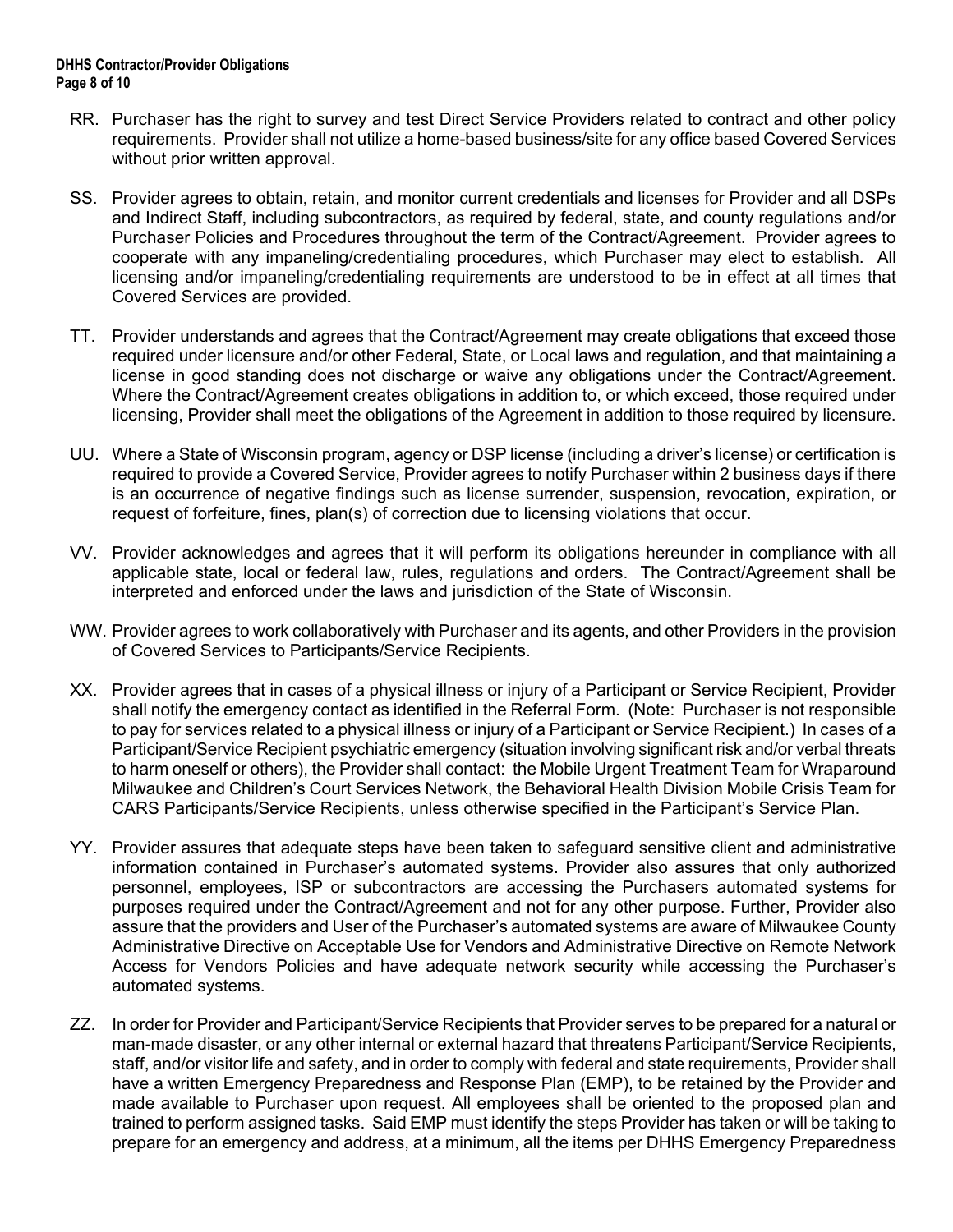and Response Plan Policy and Procedure, No. 002 (policy can be found at: [https://county.milwaukee.gov/EN/DHHS/Provider-Portal\).](https://county.milwaukee.gov/EN/DHHS/Provider-Portal)

## AAA. **DHHS Marketing/Informing Requirements:**

Provider/Contractor/Subcontractor agrees to abide by Milwaukee County Department of Health and Human Services (DHHS) Marketing/Informing requirements. Provider/Subcontractor must include the DHHS logo and acknowledge that the service is subsidized by DHHS on all print materials, including, but not limited to materials, flyers, brochures, letters, and pamphlets and press releases that directly mention or indirectly relate to a service(s) funded or subsidized by DHHS that the Provider/Contractor/Subcontractor intends to distribute to its members and/or service recipients concerning its DHHS affiliation(s), changes in affiliation, or information relating directly to the DHHS-affiliated client/service recipient population(s).

The DHHS logo can be accessed by going to this link: https://county.milwaukee.gov/EN/DHHS/Branding Electronic narrative, such as social media posts or website content, related to a DHHS-subsidized service must also acknowledge that the service is subsidized by DHHS. Services may include public service announcements, various forms of electronic advertisements, social media campaigns, etc.

Notwithstanding division/program policy requirements, Provider must immediately refer all media inquiries related to a subsidized DHHS service to DHHS's Communications Manager and Public Information Officer at 414-289-5885, or secondarily, to the County Executive's office at (414) 469-3493. Any contractor or subcontractor questions related to communication, branding, and/or marketing policies should be referred to the DHHS Communications and Public Information Officer at 414-289-5885, or secondarily, to the DHHS Community Programs Coordinator at 414-289-5973.

#### **Additional requirements for BHS Wraparound and Community Access to Recovery Services (CARS) Providers only:**

The below requirements (BBB – DDD) supersede any conflicting Contract/Agreement requirements and other conflicting requirement in this or any other DHHS/BHS policy, procedure or requirement:

- BBB. Provider agrees to notify Purchaser within twenty-four hours of the event, if Provider is under investigation, or payments have been suspended by CMS, OIG, or any other government entity.
- CCC. Provider will retain, as applicable, enrollee grievance and appeal records as specified in 42 CFR 438.416, base data in 42 CFR 438.5(c), MLR reports in 42 CFR 438.8(k), and the data, information, and documentation specified in 42 CFR 438.604, 438.606, 438.608, and 438.610 for a period of no less than 10 years.
- DDD. Per 42 CFR 438.3(k), Provider agrees to comply with all audit and record retention and inspection requirements of 42 CFR 438.230(c)(3) (i-iv). Specifically, the State (including the Office of Inspector General), CMS, the HHS Inspector General, the Comptroller General, or their designees have the right to audit, evaluate, and inspect any books, records, contracts, computer or other electronic systems of the Provider, or of the Provider's contractor(s), that pertain to any aspect of services and activities performed, or determination of amounts payable under the HMO's contract with the State. This right to audit will exist for 10 years from the final date of the contract period or through the date of completion of any audit, whichever is later.